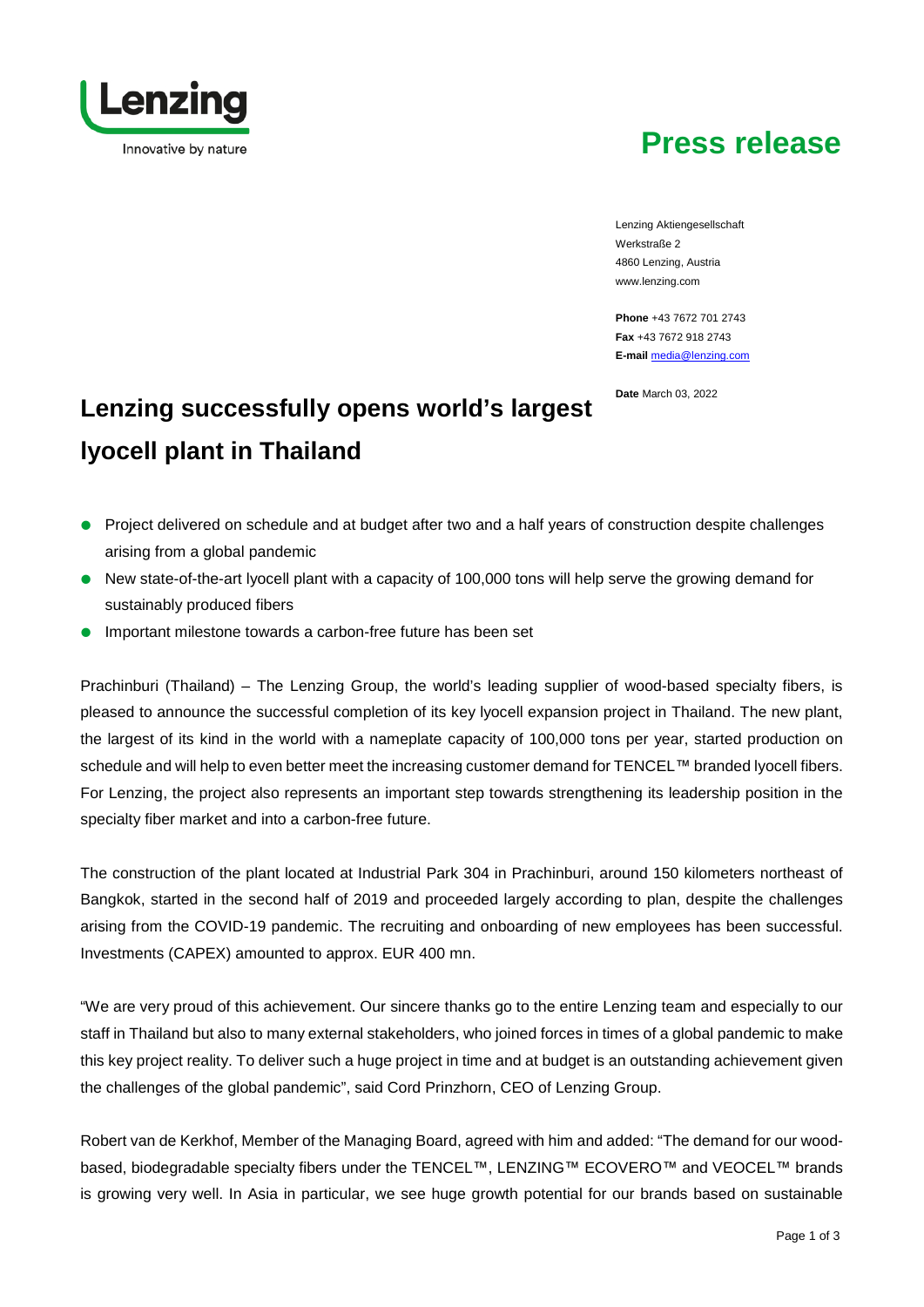

# **Press release**

innovation. With the production start of the lyocell plant in Thailand, Lenzing reached an important milestone in its growth journey, supporting our ambitious goal to make the textile and nonwoven industries more sustainable."

## **Worldwide expansion of lyocell production**

Pollution of the environment – especially marine pollution – is one of the biggest problems of our time. The fashion industry has an extremely negative impact on the environment with its fast fashion business model and the growing consumption of fossil resources. The lyocell production process is the most modern method for producing fibers from wood. It has been successfully applied on an industrial scale for about 30 years and is particularly environmentally responsible. The underlying idea of the lyocell process is to dissolve and process the pulp in a closed loop without any chemical derivatisation.

Lenzing will continue to expand its production capacity for lyocell fibers in line with its sCore TEN strategy, which aims to generate 75 percent of its fiber revenue from eco-responsible specialty fibers such as TENCEL™, LENZING™ ECOVERO™ and VEOCEL™ fibers by 2024. The Thailand site offers space for several production lines. The investment in the first phase already includes general infrastructure that would benefit future expansion. However, Lenzing will continue to look for opportunities to expand lyocell production in other parts of the world too.

## **Target of a zero-carbon future**

"Investments in Thailand and other Lenzing sites around the world support us not only along our transformation towards becoming a supplier of eco-friendly specialty fibers but also in implementing our ambitious climate targets, thus further increasing our company value", said Cord Prinzhorn.

In 2019, Lenzing made a strategic commitment to reducing its greenhouse gas emissions per ton of product by 50 percent by 2030. The target is to be climate-neutral by 2050. Due to the established infrastructure, the site in Thailand can be supplied with sustainable biogenic energy and contribute significantly to climate protection.

Together with the key project in Brazil and the substantial investments at the existing sites in Asia, Lenzing is currently implementing the largest investment program in its corporate history (with more than approx. EUR 1.5 bn). Lenzing will continue to drive the execution of its strategic projects, which are to make a significant contribution to earnings from 2022.

**You can watch the recording of the opening ceremony via the following link:** [https://youtu.be/38\\_VPu-y0vE](https://youtu.be/38_VPu-y0vE)